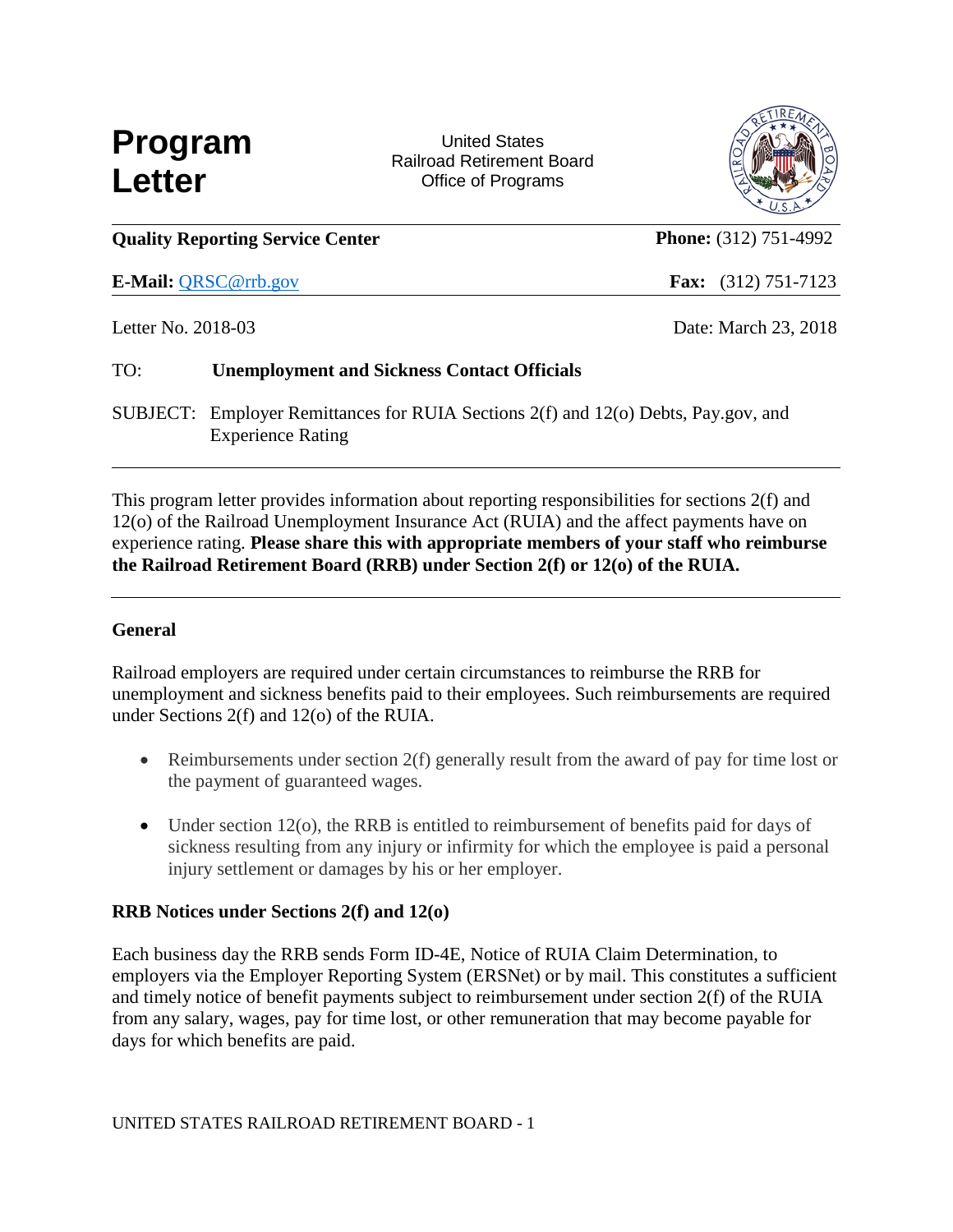Form ID-30B, Notice of Lien, is released to employers via ERSNet or by mail when an applicant for sickness benefits indicates that he or she has filed or expects to file a claim against the employer for personal injury. Form ID-30B is the notice of the RRB's right to reimbursement of sickness benefits from any sum or damages payable on account of liability for the employee's injury or illness.

*Note - Access to Form ID-30B as well as Form ID-4E is available on the ERSNet system and can be requested on [Form BA-12,](https://www.rrb.gov/Employer/Forms/BA-12) Application for Employer Reporting Internet Access.*

## **Amount of Reimbursement**

Prior to the payment of either a pay for time lost in the form of wages or guarantee pay or the payment of a personal injury settlement, railroad employers should contact the RRB's Sickness and Unemployment Benefits Section to obtain information about the amount of benefits to be deducted from the award for reimbursement under section 2(f) or section 12(o).

- *Section 2(f)* In general, the amount of reimbursement due under section 2(f) from the award of pay for time lost or other remuneration is the amount of benefits paid for days in the period for which the payment is to be made, or the amount of the payment for the period, whichever is less.
- *Section 12(o)* Under the RRB's regulations [\(20 CFR 341.5\)](https://www.ecfr.gov/cgi-bin/text-idx?SID=c897fe91852554248ab0bab06b9fb853&mc=true&node=se20.1.341_15&rgn=div8), the amount of reimbursement due the RRB under section 12(o) is the amount of the sickness benefits paid to the employee for the infirmity for which he or she is paid any sum or damages, or the net amount of the settlement, whichever is less. The net settlement is considered to be the amount of the damages paid with respect to the employee's injury or infirmity, minus the amounts of the medical, hospital and legal expenses incurred by the employee in connection with the injury.

*Note -Some expenses are deductible even if covered by an employee's insurance policy. However, pursuant to RRB Legal Opinion [L-2011-06,](https://legallibrary.rrb.gov/Handlers/hndlrDocument.ashx?repoid=KGI6M0%2fK96A%3d&repotitle=6MtuqkyvDusMomGS2ptK473fEOkfC12PJKP4QLbZnSwi%2f%2fF4PXXpNABWM%2fUefHEfkzXML8eFwms%3d) the RRB cannot consider medical expenses that are paid on an employee's behalf under an insurance policy in connection with the Health and Welfare Agreement entered into by rail management and rail labor on October 22, 1975. The "insurance policy" noted in section 341.5(b)(1) of the RRB's regulations refers to a fringe benefit provided as part of an employee's compensation paid by an employer with a premium contribution paid by the employee and not to insurance purchased by a railroad employer to indemnify itself against liability under the Federal Employers' Liability Act (FELA).*

# **Employer Requests for Information**

Employer requests for information about amounts due under sections 2(f) and 12(o) may be made on Forms ID-3S, Request for Lien Information - Report of Settlement, and ID-3U, Request for Section 2(f) Information, via ERSNet or facsimile. Under normal circumstances, you will receive a reply to your request on the first business day following the RRB's receipt of your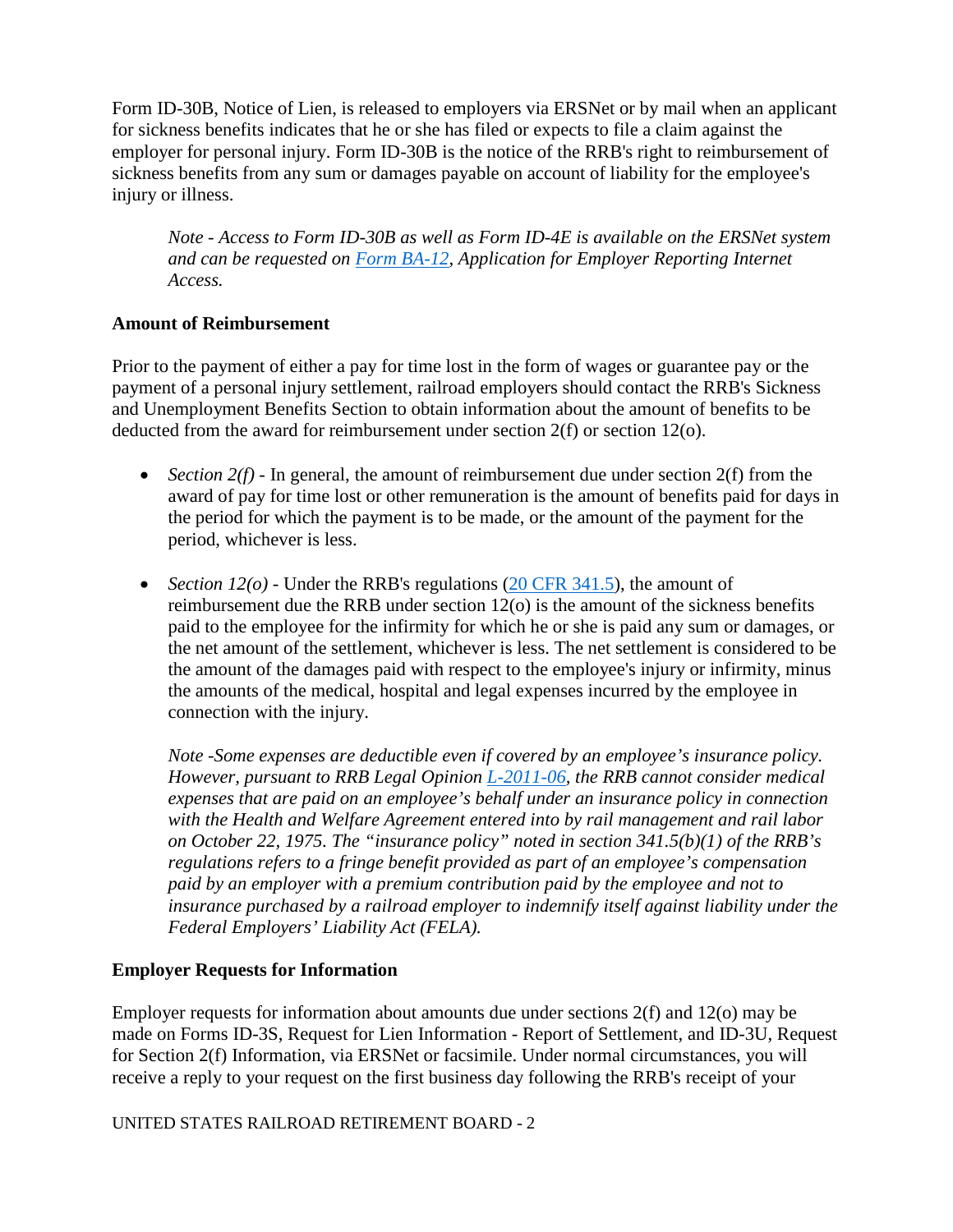request. Employer's use of Forms ID-3S and ID-3U helps to ensure that all the information we need to respond to your request is provided.

Forms ID-3S or Form ID-3U may also be used for inquiries about RUIA benefit amounts paid to employees prior to any settlement or guarantee payments. Please clearly mark such forms "For Informational Purposes Only".

*Note - Access to these forms on ERSNet can be requested through [Form BA-12,](https://www.rrb.gov/Employer/Forms/BA-12) Application for Employer Reporting Internet Access. Printable versions of Forms ID-3S and ID-3U along with detailed instructions for their completion are available at www.rrb.gov.* 

### **Remuneration Response Times and Requirements**

Section 2(f) - Under the RRB's regulations [\(20 CFR 340.16\)](https://www.ecfr.gov/cgi-bin/text-idx?SID=c897fe91852554248ab0bab06b9fb853&mc=true&node=se20.1.340_116&rgn=div8), an employer paying remuneration for time lost, including guarantee pay, must remit the amount of reimbursement due under section 2(f) within 30 days of the date of the payment of the remuneration. The following information is always needed in order to determine the amounts due under section 2(f):

- the employee's name and social security number,
- the amount of the payment,
- the time period covered by a guarantee payment, and
- the exact days paid in a pay for time lost claim.

Section 12(o) - When an employer makes a settlement or must satisfy a final judgment based on an injury for which the employee received benefits, the RRB's regulations [\(20 CFR 341.6\)](https://www.ecfr.gov/cgi-bin/text-idx?SID=c897fe91852554248ab0bab06b9fb853&mc=true&node=se20.1.341_16&rgn=div8) provide that the employer must notify the RRB in writing of the settlement or judgment. The notice must be made within 5 days of the date of the settlement or judgment, and include:

- the employee's name and social security number,
- the amount of the settlement or judgment,
- the date of settlement or final judgment, and
- the amount withheld from the settlement or judgment to satisfy the RRB's lien.

### **Remittances and Employer's Contribution Rates**

An employer's experience rated contribution rate is based on benefit charges, expenses and credits. In determining the contribution rate, employers are charged for each claim paid to their employees. We notify the employer of every claim paid via Form ID-4E. Likewise, we credit the employer if we recover the benefits for any reason. We calculate the net benefits paid to the employees and the amount of RUIA contributions paid by the employer and these elements are main components used to determine the employer's RUIA contribution rate.

*It is, therefore, extremely important for employers to respond to RRB notices so as to prevent erroneous payments from being released and to receive credit for reimbursement of benefits that have been recovered.*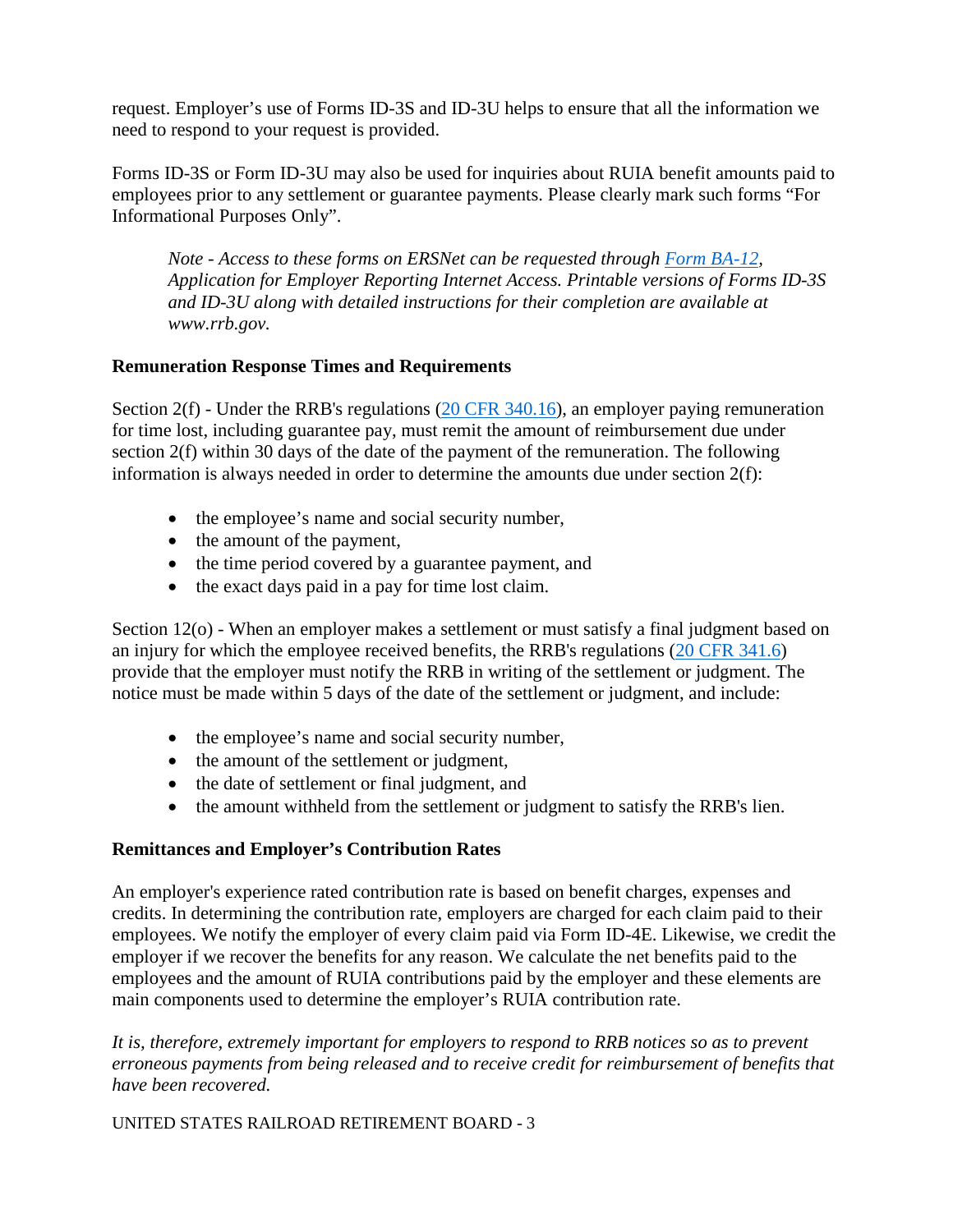In order to ensure remittances are properly credited, be sure to include the following information on the check or on the remittance document:

- Your payor code,
- The billing document ID number, and
- Whether the remittance is for reimbursement of unemployment (UI) or sickness (SI) benefits.

Your payor code and the billing document ID number will be shown on the RRB's response to your Form ID-3S or Form ID-3U if you indicated on the form that the employee's claim has been settled. Payor codes and billing document ID numbers are also shown on your billing statements issued by the RRB. NOTE: Requests made through ERSNet will receive a response via ERSNet.

If you do not know your payor code or the billing document ID number, then show on your remittance the employee's name, the employee's social security number, and the date of the injury or the period of time for which reimbursement is being made.

Employers sending remittances before a debt is established may cause discrepancies and cause the employer's contribution rate, most notably the benefit charge, to increase because of the delay in matching the payment to the beneficiary. To avoid not receiving timely credit to the RUIA account because of unapplied remittances:

- 1. Request debt information from the RRB through either Form ID-3S, Request for Lien Information - Report of Settlement, or Form ID-3U, Request for Section 2(f) Information. While the preferred method of submission is via ERSNet, forms may be faxed to the RRB's Sickness and Unemployment Benefits Section (SUBS) at (312) 751-7185.
- 2. Wait for the designated contact official of your company to receive an email notification from Pay.gov when bill(s) are available to view and pay. The email will have an embedded link that will take you directly to the Pay.gov Application Login screen.

Remittances to the RRB for recoverable RUIA debts should be made through [Pay.gov.](https://www.pay.gov/public/home) Pay.gov was launched by the U.S. Department of the Treasury's Bureau of the Fiscal Service in October 2000, to allow individuals, states and businesses to make non-tax related payments to federal government agencies using the internet. Pay.gov satisfies agency and agency customer demands for a secure electronic payment alternative as well as the ability to make and monitor payments and collections online 24 hours-a-day. Payments entered on Pay.gov can be made using a U.S. held bank account (through ACH Debit), a debit card, or with a digital wallet, such as PayPal or Amazon Pay.

You may access Pay.gov through [www.RRB.gov](http://www.rrb.gov/) (see Figure 1 on the next page).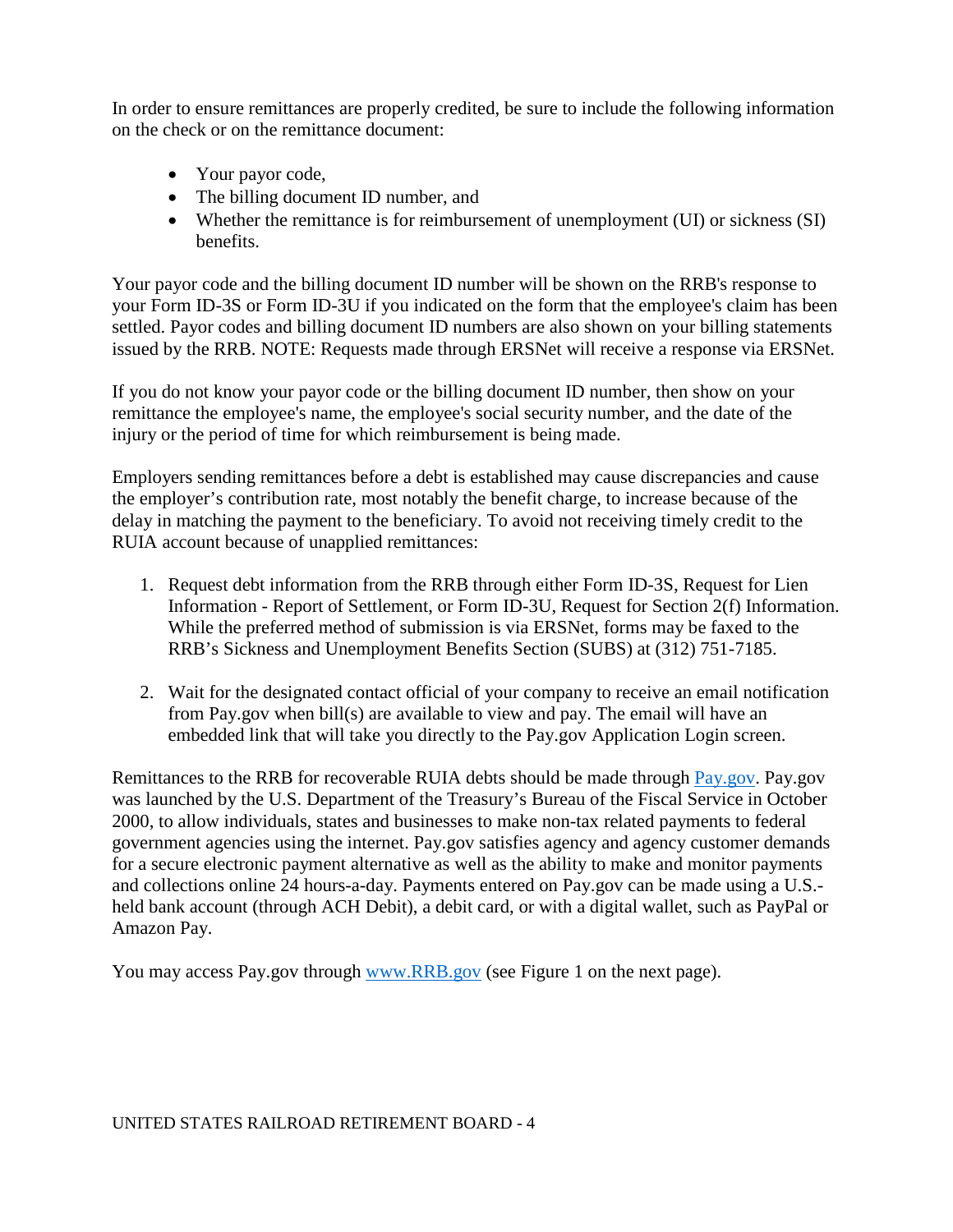#### **Figure 1**

| Login<br>$\alpha$<br>Search<br><b>U.S. Railroad Retirement Board</b> |                 |                                                                       |                                 |                                  |                  |                                    |                                                                                                                                                                              |  |  |
|----------------------------------------------------------------------|-----------------|-----------------------------------------------------------------------|---------------------------------|----------------------------------|------------------|------------------------------------|------------------------------------------------------------------------------------------------------------------------------------------------------------------------------|--|--|
| Our Agency                                                           | <b>Benefits</b> | <b>Employers</b>                                                      | <b>Resources</b>                | <b>Financial &amp; Reporting</b> | <b>News Room</b> |                                    | <b>Field Office Locator</b>                                                                                                                                                  |  |  |
|                                                                      |                 |                                                                       | <b>Employer Online Services</b> | <b>ERSNet Login</b>              |                  | Retirement and                     |                                                                                                                                                                              |  |  |
|                                                                      |                 | Forms                                                                 |                                 | EFTPS.gov                        | Unemployment     |                                    |                                                                                                                                                                              |  |  |
|                                                                      |                 | <b>Reporting Instructions</b><br>Pay.gov<br><b>Insurance Taxes in</b> |                                 |                                  |                  |                                    |                                                                                                                                                                              |  |  |
|                                                                      |                 | <b>Publications</b><br>2018                                           |                                 |                                  |                  |                                    |                                                                                                                                                                              |  |  |
|                                                                      |                 |                                                                       |                                 |                                  |                  | stay the same.<br><b>Read More</b> | The amounts of compensation subject to railroad<br>retirement tier I and tier II payroll taxes will increase in<br>2018, while the tax rates on employers and employees will |  |  |

Once on the Pay.gov home page (see Figure 2), payments for debts owed to the RRB can be made by searching for the agency's name and then using either of the forms listed below (see Figure 3 on the next page):

- "Employer's Payment of Unemployment Contributions" form for Railroad Unemployment Insurance contributions.
- "RRB Unemployment Sickness Debt Collection" form for 12(o) and 2(f) debts.

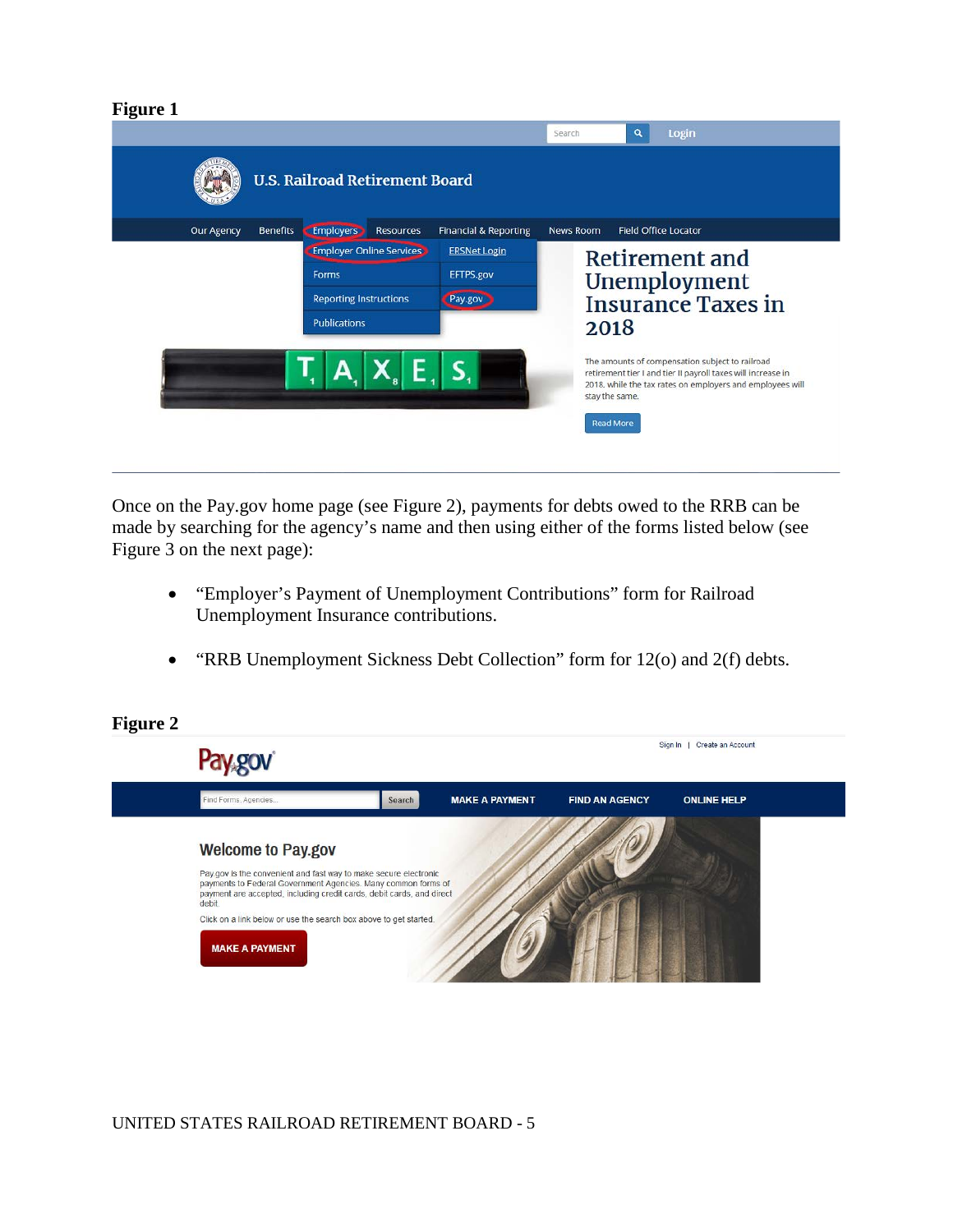**Figure 3**



Employers not currently registered to make online payments for  $2(f) \& 12(o)$  debts or RUIA contributions on Pay.gov should contact the RRB's Bureau of Fiscal Operations at (312) 751- 4668 to acquire a user name and password for the system. Bills will be active on Pay.gov for 45 days from the issue date. Bills unpaid after 45 days from the issue date are deactivated. Once bills have been deactivated, employers should contact the RRB's Debt Recovery Section at (312) 751-4848 to obtain the current balance of their bill as charges may have been assessed on your original debt. A deactivated bill may be reissued through Pay.gov after deactivation, however, bills reissued after deactivation are due within 7 days. All payments must be made as a single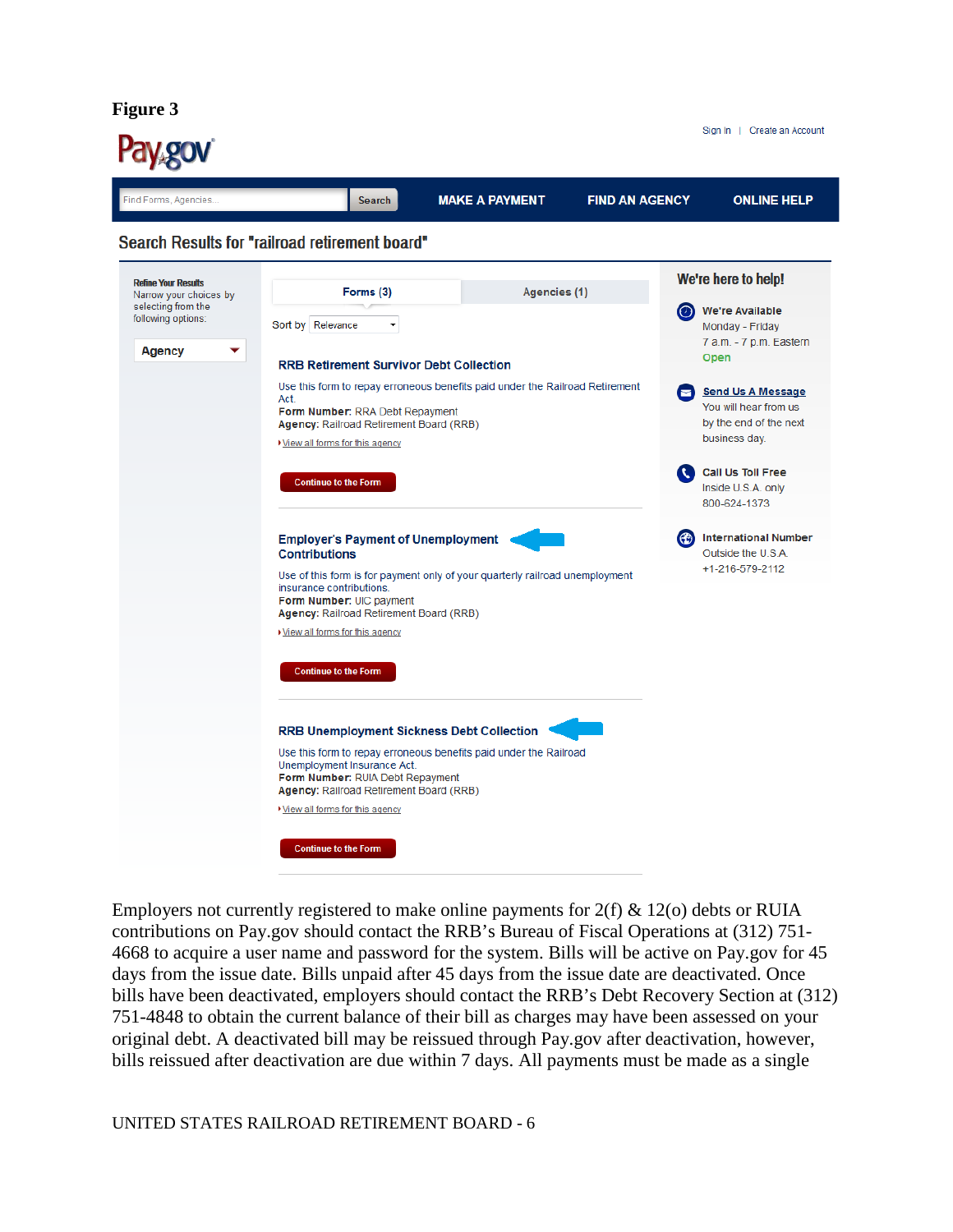payment for a single individual. Payments may not be made for multiple individuals on one payment.

Although every effort is made to credit remittances for 2(f) and 12(o) debts to the correct account, if a remittance cannot be properly matched with the RRB's accounts receivable, a second billing notice may be issued on the debt via Pay.gov. If you receive notice of a debt after submitting a reimbursement, please show the date and the amount of your remittance on the second notice and return a copy of the notice to the RRB.

### **Interest Charges**

The RRB charges interest and assesses penalties on delinquent debts. The regulations of the RRB [\(20 CFR 340.16 \(b\)\)](https://www.ecfr.gov/cgi-bin/text-idx?SID=c6b80e29b75c9cd468689e86b58f1559&mc=true&node=se20.1.340_116&rgn=div8) require that railroad employers and other parties paying any sum or damages for personal injury reimburse the RRB for amounts due under section 12(o) of the RUIA within 30 days of the date of settlement. The RRB's notice of the lien amount is the initial notice of the amount due upon settlement. Billing statements are issued when the RRB is notified of a settlement. Amounts due under section 12(o) are due within 30 days of the settlement date.

Interest begins to accrue on the outstanding principal amount of a debt on the day of the final settlement or judgment and is charged to the delinquent account 30 days later. Thereafter, interest is charged every 30 days until the debt is paid in full. Interest is calculated according to the following formula:

[(Interest Rate times Interest Days times Principle) divided by Days in the Year (365)].

Accounts receivable under section 12(o) of the Railroad Unemployment Insurance Act are subject to interest at an annual rate determined by the U.S. Treasury Department. Accounts receivable under section 2(f) of the Railroad Unemployment Insurance Act are subject to interest in the same manner as unpaid employer contributions under section  $8(g)$  of the RUIA. Section  $8(g)$  provides for the assessment of interest at the rate of 1 percent per month, or fraction thereof, from the due date until paid. The annual interest rate applied to debts incurred under section 2(f) is 12 percent. The rate is shown on all section 2(f) billing statements.

### **Penalty Charges**

Debts remaining unpaid by the collection due date (30 days after the date of the billing statement) are considered delinquent. Debts which are delinquent for 90 days incur a penalty calculated at a rate of 6 percent per year assessed on the principal balance of the debt. Penalty charges continue to be assessed every 30 days until the debt is paid in full. Penalties are calculated using the following formula:

[(Penalty Rate times Penalty Days times Principle) divided by Days in the Year (365)].

# **Cancelling Billing Statements and Refund Procedures**

UNITED STATES RAILROAD RETIREMENT BOARD - 7 Occasionally, the RRB receives premature information that a settlement has been made and a billing statement is prepared on the basis of that information. If you receive a billing statement